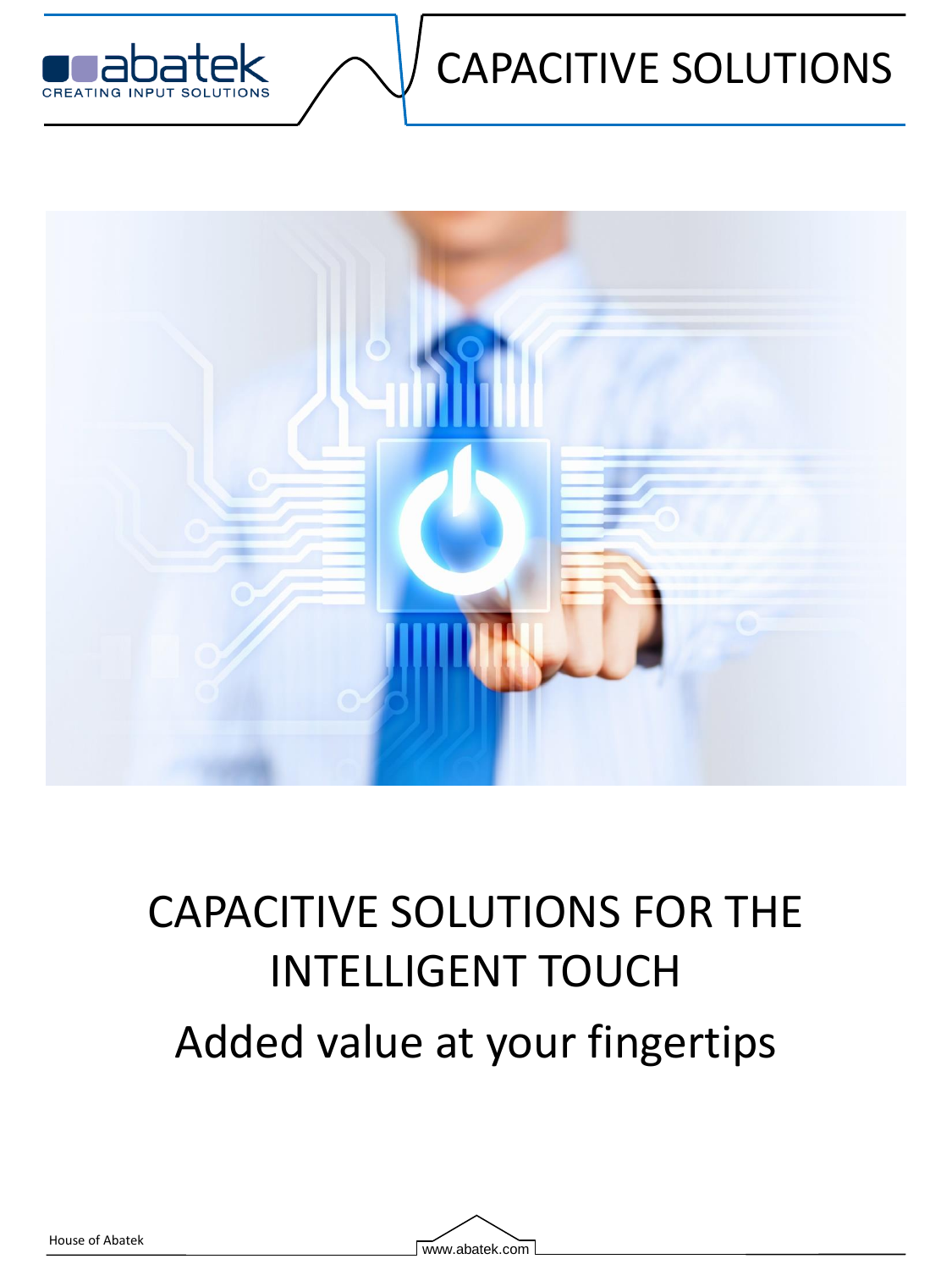### CAPACITIVE SOLUTIONS

#### **Abatek is an expert for Human Machine Interface (HMI) solutions and components.**

This paper presents a selection of customized products to add value and make your capacitive application robust and cost efficient.

These products enable you to differentiate in electric conductivity**,** in simplicity and in efficient assembly**.** Furthermore these solutions allow for unique design and styling.

#### **Create perfect capacitive products, also using other Abatek HMI components.**

Markets for advanced capacitive switches are automotive, computers, cell phones, consumer electronics, medical and industrial products.

#### **Capacitive Solutions by Abatek**

#### **Polyform – an intelligent closed surface**

Polyform is a new HMI technology that provides a customized 2D or 3D shaped user interface.

This innovative surface - developed by Abatek - can integrate capacitive functions, touch display elements as well as buttons.

The closed surface marries great design liberty with functionality. Various combinations regarding shape and surface structure such as glossy, matt, brushed, leathery and more are possible – even seamless.

Polyform is the perfect differentiator to support both the eyes and fingers to find capacitive traces.

Uniquely - even combine cap sense with traditional push function.

Important: The Polyform surface is self healing!





#### **Capacitive electrods on flexible foils**

Flexible foil with conductive traces in different materials can be assembled with adhesive tape or comolding to the existing A-surface to establish selective capacitive function.

For connecting flex tail to PCB, use Silicone Connector, please see next page.

In combination with our Abatek Polyform technology, the foil can be co-molded into to the surface.

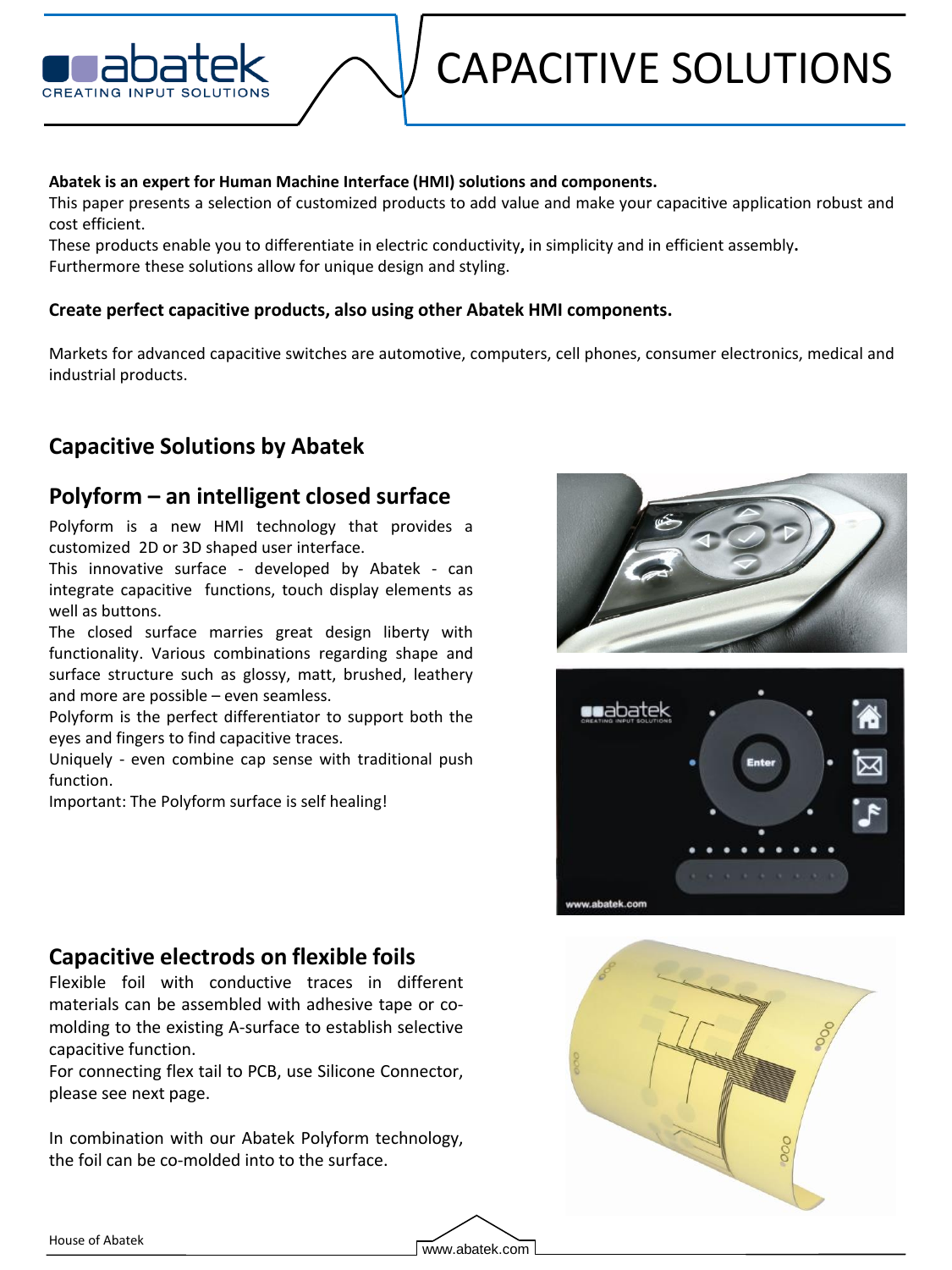

#### **Conductive Solutions for your Capacitive Application**

Bridging the air gap with or without additional tactile function

#### **Conductive Silicone Key**

Benefit from the combination of traditional keypad (e.g. sealing, pre-load, lighting, click feel) with innovative capacitive sensing  $-$  the conductive black material.

For multiple conductive areas with- or without displacement, use a multi touch area keypad.

For a hard A-surfaces without displacement a conductive silicone shape can be used as connector to bridge an air gap. See cone to the right that also supports lighting.



#### **Conductive Damper-Spacer and SMT Silicone Key**

The conductive rubber serves as spacer, anti-vibration cushion and connector. Size and shape custom made. The contact gets soldered on the PCB and is SMT place able.

With SMT Silicone Key, right, you can also add standard silicone keypad function with customized force/way curve and electrical contact. Result is double function.

#### **Silicone Connector / Zebra Strips**

Silicone connector is the ideal solution for electrical connectivity between two parallel plane surfaces without soldering, gluing or complex assembly.

Eliminate expensive ZIF-Connectors with Silicone Connector to assemble the flex tail or any other multicontact part. Used in the millions for LCD, see illustration to the right.

#### **Conductive Silicone Inserts**

Integrate an elastomer connector into the keypad and connect the capacitive surface to the PCB without loosing functions like light guide, sealing etc.







**Contact your Abatek expert concerning your next project. We would be delighted to support you.**

House of Abatek<br>
House of Abatek.com